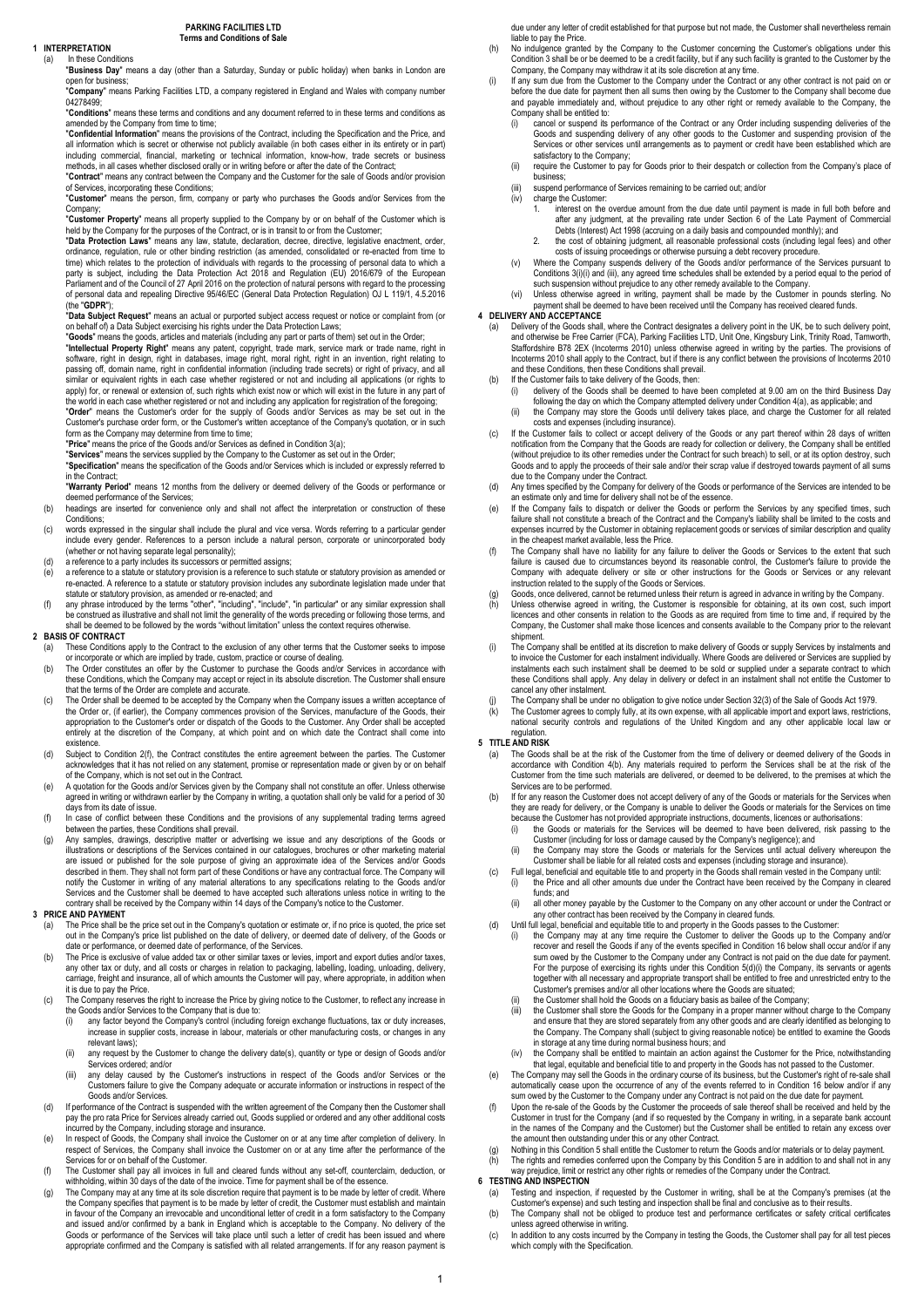#### 7 SERVICES

- (a) The Company shall use reasonable endeavours to meet any performance dates for the Services specified in the<br>Contract, but any such dates shall be estimates only and time shall not be of the essence for the performance the Services.
- (b) The Company shall have the right to make any changes to the Services which are necessary to comply with any applicable law or safety requirement, or which do not materially affect the nature or quality of the Services, and the Company shall notify the Customer in any such event.
- (c) The Services will be deemed to be completed and the relevant element of the Price to be due and payable:
	- (i) when the Company issues a written notice to the Customer confirming such completion; or<br>(ii) if the Company issues a written notice to the Customer confirming such completion; or<br>(ii) if the Company is available to per if the Company is available to perform the Services but is prevented from doing so by reason of:
		- 1. the lack of relevant assistance from the Customer (such as lack of availability of test components or parts from the Customer); and/or
		- 2. the condition of the Customer's premises or the site at which the Services are to be provided and/or the facilities at, or the services available therein, at the time agreed for the provision of the Services.

#### 8 WARRANTY

- (a) Where any Goods and/or Services (or any part thereof) are shown by the Customer during the Warranty Period, to the reasonable satisfaction of the Company, not to comply materially with the Specification, the Company
	- shall at its sole discretion:<br>(i) repair or make good
	- (i) repair or make good such non-conformance free of charge to the Customer; or<br>(ii) replace such Goods with goods which are in all respects in accordance with the Specification or reperform such Services; or
	- (iii) issue a credit note to the Customer in respect of the whole or part of the Price of such Goods or Services

as appropriate having taken back such Goods or materials relating to such Goods or Services, subject, in every case, to Conditions 8(b) and (e) below, provided that, subject to Condition 10(d) below, the liability of the Company under this Condition 8 shall in no event exceed the Price of such Goods or Services and performance of any one of the above options shall constitute an entire discharge of the Company's liability under this warranty.

- (b) Condition 8(a) above shall not apply unless the Customer:
	- (i) notifies the Company in writing within 7 days of becoming aware of such non-conformance;<br>ii) if so required by the Company, returns all defective Goods or materials relating to the Services to the<br>Company's premises, c
		-
- (iii) has properly and correctly stored, installed and/or used the Goods. (c) If the Company elects to replace the Goods or re-perform the Services pursuant to Condition 8(a), the Company shall deliver the replacement Goods to or re-perform the Services for the Customer at the Company's own expense at the address to which the defective Goods were delivered and the legal, equitable and beneficial title to the defective Goods which are being replaced shall (if it has vested in the Customer) re-vest in the Company and the Customer shall make any arrangements as may be necessary to deliver up to the Company the defective Goods which are being replaced or materials relating to the previously performed Services. (d) The Company shall be under no liability under the warranty at Condition 8(a):
- 
- (i) in respect of any defect arising from fair wear and tear, wilful damage, negligence, abnormal working conditions, failure to follow the Company's instructions (whether oral or in writing), misuse or alteration or repair of the Goods without the Company's approval;
	-
	- (ii) if the total price for the Goods or Services has not been paid by the due date for payment;<br>(iii) for any Goods manufactured or appropriated to the Contract in accordance with any design, specification, instruction or recommendation made to the Company by the Customer or for any Services provided in accordance with specifications, instructions or recommendation issued by the Customer;
	- (iv) in respect of any type of defect, damage or wear specifically excluded by the Company by notice in writing; or
- .(v) if the Customer makes any further use of the Goods after giving notice in accordance with Condition 8(b).<br>(e) Insofar as the Goods comprise or contain equipment or components which were not manufactured or produced<br>by
- *circle ceived from the manufacturer.* (f) If, having carried out the necessary examinations and tests under this Condition 8, the Company believes (in its reasonable opinion) that the Goods do comply with the warranty set out in Condition 8, the Customer shall reimburse the Company for any reasonable costs that have been incurred in examining and testing the relevant
- Goods. (g) Except as set out in these Conditions, all warranties, conditions and other terms implied by statute or common law (including the conditions implied by s12-16 of the Supply of Goods and Services Act 1982 and s13-15 of the<br>Sale of Goods Act 1979) are, to the fullest extent permitted by law, excluded from the Contract.
- (h) These Conditions shall apply to any repaired or replacement Goods or Services supplied by the Company; save that any such repaired or replacement Goods or Services shall only be warranted for the residual unexpired Warranty Period, if any.

#### 9 CUSTOMER'S OBLIGATIONS

- (a) The Customer shall:
	-
	- (i) co-operate with the Company in all matters relating to the Services; (ii) provide the Company, its employees, agents, consultants and subcontractors, with access to the Customer's premises, office accommodation and other facilities as reasonably required by the Company to provide the Services;
	- (iii) provide the Company with such information and materials as the Company may reasonably require to supply the Services, and ensure that such information is accurate in all material respects;
	- (iv) prepare the Customer's premises for the supply of the Services;<br>(v) comply with all applicable laws and any relevant anti-bribery and
	- $(v)$  comply with all applicable laws and any relevant anti-bribery and anti-slavery legislation;<br>(vi) obtain and maintain all necessary licences, permissions and consents which may b (vi) obtain and maintain all necessary licences, permissions and consents which may be required for the
	- Services before the date on which the Services are to start; (vii) keep and maintain all materials, equipment, documents and other property of the Company ("Company") **Materials**") at the Customer's premises in safe custody at its own risk, maintain the Company Materials in<br>good condition until returned to the Company, and not dispose of or use the Company Materials other
	-
	-
- than in accordance with the Company's written instructions or authorisation; and<br>(iii) provide any other assistance reasonably required by the Company.<br>(b) It will be the responsibility of the Customer in cases where const Customer's site, or at a site directed by the Customer (unless the Company agrees otherwise in writing), to
	- ensure:<br>(i) -.<br>adequate and accurate foundations, pad stones, holding down bolts to columns and similar items (being properly cast into the concrete or other material using taper boses or similar means to ensure the bolts are loose for alignment purposes) sufficient to support or hold the Company's structures are provided prior to the Company's arrival on site;
	- (ii) firm and accurate building lines levels and positions are located and details given to the Company when it is ready to commence erection;
	- (iii) all necessary scaffolding and other works and all necessary builders works (including works of cutting away and making good) are provided; and
	- (iv) the Customer will off load and store free of cost to the Company all Goods and materials if the Company has no servants or agents employed at the site at the time of delivery.
- (c) If the Company's performance of any of its obligations in respect of the Services is prevented or delayed by any act or omission by the Customer or failure by the Customer to perform any relevant obligation ("Customer for perform any relevant obligation") Default"):<br>(i) the
	- (i) the Company shall without limiting its other rights or remedies have the right to suspend performance of the Services until the Customer remedies the Customer Default, and to rely on the Customer Default to relieve it from the performance of any of its obligations to the extent the Customer Default prevents or delays the Company's performance of any of its obligations;
	- (ii) the Company shall not be liable for any costs or losses sustained or incurred by the Customer arising directly or indirectly from the Company's failure or delay to perform any of its obligations as set out in this Condition 8(c); and
	- (iii) the Customer shall reimburse the Company on written demand for any costs or losses susta incurred by the Company arising directly or indirectly from the Customer Default.
- 10 LIMITATION OF LIABILITY
	- (a) Subject to Condition 10(d) below, the Company is not liable, whether in contract, tort (including negligence or breach or statutory duty), misrepresentation or otherwise, howsoever arising, in connection with the Contract for any:
		- (i) direct or indirect loss of profit, loss of revenue, loss of business, loss of anticipated savings; or
	- ii) indirect, special or consequential loss or damage.<br>(b) Subject to Conditions 4(e), 10(a) and (d), the total aggregate liability of the Company arising out of, or in<br>connection with the performance or contemplated perfo

breach of contract or any case whatsoever, shall in no event exceed 120% of the Price paid or payable to the **Company** 

- (c) Each party agrees that the Price is set by the Company taking into account the limitation of the Company's liability as set out in these Conditions. Each party agrees that the limitation of the Company's liability as set out in these Conditions is reasonable.
- In these Conditions shall exclude or limit the Company's liability for:<br>(d) Nothing in these Conditions shall exclude or limit the Company's liability for:<br>(i) death or personal injury resulting from the negligence of the (i) death or personal injury resulting from the negligence of the Company, its servants or agents;<br>(ii) fraud or fraudulent misrepresentation:
	-
	- (ii) fraud or fraudulent misrepresentation;<br>(iii) breach of the terms implied by Section 12 of the Sale of Goods Act 1979 (title and quiet possession); or<br>(iv) breach of the terms implied by Section 2 of the Supply of Good
	- possession).

# posses<br>11 FORCE MAJEURE

If the Company's ability to perform any of its obligations under the Contract is affected by any circumstances beyond<br>its reasonable control (including act of God, fire, flood, lightning, compliance with any law or governm regulation or direction, war, revolution, act of terrorism, riot or civil commotion, strikes, lock-outs or other industrial<br>action, inability to obtain materials or labour, power or machinery breakdown or failure) further Contract shall be suspended for so long as the Company is so affected provided that if the performance of the<br>Contract shall be suspended for more than six consecutive calendar months the Customer shall be entitled by writ notice to the Company to terminate the Contract or to cancel any outstanding part thereof and the Customer shall pay<br>the pro rata Price for all Goods and Services supplied and materials used by the Company to the actual da

#### 12 CUSTOMER'S PROPERTY

All Customer Property shall be deemed to be entirely at the Customer's risk and the Company shall not be liable for any loss of or damage to any Customer Property whilst it is in the possession of the Company or in transit unless such<br>loss or damage is due directly to the negligence of the Company, its servants or agents. The Customer s

#### 13 LIEN

Without prejudice to any other rights and remedies which the Company may have under the Contract, the Company shall in respect of all debts due and payable by the Customer to the Company have a general lien on all Goods and property belonging to the Customer in its possession (whether worked on or not) and shall be entitled upon the expiration of at least 14 days' notice to the Customer, to dispose of such Goods or property as it thinks fit and to apply any proceeds of sale thereof towards the payment of such debts.

#### 14 HEALTH AND SAFFTY

The Customer agrees to pay due regard to any information supplied by the Company relating to the use for which the Goods or product of the Services are designed or have been tested or concerning conditions necessary to ensure that<br>they will be safe and without risk to health at all times when they are being set, used, cleaned, serviced by any person, and the Customer represents, warrants and undertakes to take such steps as may be specified by such person, and are sected the procedure, including and antestance to any capital computer of the Goods will be safetion or otherwise necessary to ensure that as far as is reasonably practicable the Goods will be safe without risk to health at all times as mentioned above.

#### 15 COMPLIANCE

- (a) The Customer shall comply with all relevant anti-corruption legislation in connection with the Contract and the Company's business and shall immediately notify the Company if it discovers or suspects that any of its officers, directors, employees or representatives are acting or have acted in a way which violates such legislation.
- (b) The Customer acknowledges that the Company has a code of responsible business: The Hill & Smith Holdings PLC Code of Business Conduct ("HS Code of Conduct"). The HS Code of Conduct together with the Company's Anti Bribery and Corruption Policy ("HS ABC Policy") are available at www.hsholdings.co.uk and<br>the Customer shall, at all times, conduct, and procure that its officers, directors, employees and/or<br>representatives Conduct and the HS ABC Policy. This Condition 15 shall apply whether or not the Customer is acting pursuant
- to the Contract or its relationship with the Company.<br>
(c) The Customer agrees that it must be able to demonstrate its compliance with the requirements referred to in this<br>
Condition 15 at the request of and to the satisfa the Customer and the Company without penalty to the Company, and the Customer shall indemnify the Company in full for any losses suffered by the Company as a result of such termination.

#### 16 TERMINATION

- The Company shall be entitled, without prejudice to the Company's other rights and remedies, either to terminate wholly or in part any or every Contract between the Company and the Customer and/or to suspend any further deliveries of Goods, or performance of Services, in any of the following circumstances:
	-
	- (i) non-compliance by the Customer with the Company's terms of payment set out in Condition 3 above;<br>(ii) the Customer has failed to provide a letter of credit or guarantee, bill of exchange or any other security<br>required
	- (iii) the Company becomes aware or is of the reasonable opinion that the Customer is in breach of the Bribery Act 2010;
	- (iv) the Customer makes or proposes in respect of it a company voluntary arrangement pursuant to the Insolvency Act 1986 or any other composition or scheme or arrangement with, or assignment for the benefit of, any of its creditors;
	- (v) the Customer becomes subject to an administration order or becomes bankrupt or goes into liquidation;<br>(vi) the Customer besca netition presented for its winding up (which is not dismissed within 21 days of
	- (vi) the Customer has a petition presented for its winding up (which is not dismissed within 21 days of its service) or has an application made for the appointment of a provisional liquidator or has a creditors' meeting convened pursuant to Section 98 of the Insolvency Act 1986;
	- (vii) an encumbrancer takes possession of, or a receiver or administrative receiver or similar officer is appointed in relation to, any of the property or assets of the Customer;
	- (viii) the Customer suspends, or threatens to suspend, payment of its debts (whether principal or interest) or is deemed to be unable to pay its debts within the meaning of Section 123 of the Insolvency Act 1986;
	- (ix) the Company reasonably believes that any of the events mentioned at Conditions 16(a)(i) to (viii) above or any equivalent or similar event under any relevant laws to which the Customer or any connected
	- person is subject, has occurred or may occur;<br>
	(x) the Customer or any connected person commits any breach of this Contract or any other contract
	- whenever made between the Customer and the Company; or<br>
	(xi) the Company suspects that there has been a breach, or there has been a breach, of any of the provisions of Condition 15 above.
- (b) Termination of Contract shall not affect the accrued rights, remedies, obligations or liabilities of the parties existing at termination.
- (c) On termination of the Contract for any reason the Customer shall immediately pay to the Company all outstanding unpaid invoices and interest and in respect of Services and Goods supplied but for which no invoice
	- has yet been submitted, the Company shall submit an invoice, which shall be payable by the Customer<br>immediately on receipt and the Customer shall promptly:<br>(i) return to the Company all equipment, materials and property be
	- (ii) return to the Company all documents and materials (and any copies) containing the Company's Confidential Information;
	- (iii) erase all of the Company's Confidential Information from its computer systems (to the extent possible); and

(iv) on request, certify in writing to the other party that it has complied with the requirements of this Condition. (d) On termination of the Contract, Conditions which expressly or by implication have effect after termination shall continue in full force and effect.

#### 17 INTELLECTUAL PROPERTY

Any Intellectual Property Rights created by the Company in the course of the performance of the Contract or otherwise<br>in the manufacture of the Goods or provision of the Services shall remain the Company's property. Nothin Property Rights of the Company.

# 18 CONFIDENTIALITY

The Customer shall keep and procure to be kept secret and confidential all Confidential Information disclosed to it or obtained by it as a result of the relationship of the parties under the Contract and shall not use or disclose the same,<br>save for the purposes of the proper performance of the Contract or with the prior written consent of 19 DATA PROTECTION

- (a) In this Condition 19, the terms "Controller", "Data Subject", "Personal Data", "Personal Data Breach"
- "Processing" and "Processor" shall have the meanings given to them in Data Protection Laws, and "Process"<br>and "Processed" shall be construed accordingly.<br>(b) The Customer and the Company shall each Process Personal Data in